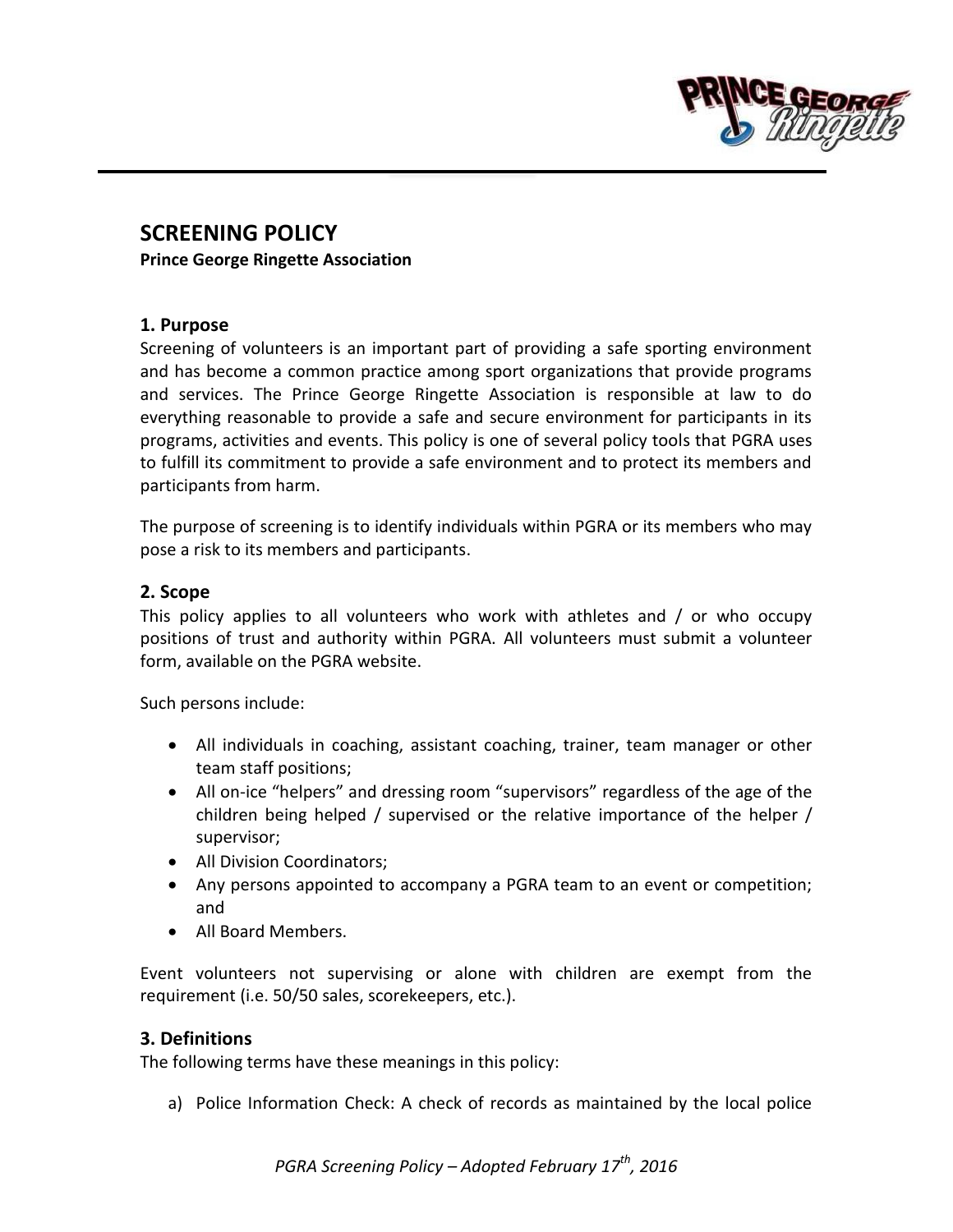force and the Canadian Police Information Center. A necessary component of the check is a voluntary disclosure form.

- b) Vulnerable Sector Check (VSC). A check for criminal activity relating to vulnerable sectors of the community including youth and completed by the RCMP using finger print identification where necessary. VSC's can be applied for through any local police force other than the RCMP or any combination.
- c) Screening Committee: A committee of the Vice-President and one other individual appointed by the executive who will process and track Police Information Checks and Vulnerable Sector Checks.
- d) Relevant Offences: For the purposes of this policy, a 'relevant offence' is any of the following offences for which pardons have not been granted:
	- Any provincial or federal offence involving the possession, distribution, or sale of any child-related pornography;
	- Any provincial or federal offence of a sexual nature;
	- Any provincial or federal offence of a violent nature, including but not limited to, all forms of assault;
	- Any provincial or federal offence involving harassment or persecution of a group of people or individual;
	- Any provincial or federal offence involving a minor or minors; and
	- Any provincial or federal offence that would cause a reasonable person to doubt the suitability of the volunteer in the capacity requested.

## **4. Principles**

PGRA will manage the screening process for its volunteers. The Screening Committee will make the decision on eligibility of those who have been screened on behalf of PGRA.

All individuals volunteering with the association in the capacities listed above will be screened using Police Information Checks. There will be no exceptions.

Individuals whose Police Information Check (or voluntary disclosure form) returns confirmation of any Relevant Offence will not be allowed to participate in any volunteer position covered under the Scope of this policy. There will be no exceptions except as outlined below under "EXCEPTIONS".

Police Information Checks shall be provided by law enforcement or other government agency. PGRA will be responsible for any cost of police checks.

Police Information Checks are valid for a maximum period of two years.

## **5. Confidentiality**

Contents of records checks and screening disclosures shall be kept strictly confidential among persons on the Screening Committee, including from the Board of Directors (excepting the President). Any notices that persons are not eligible for a position as a result of records checks or screening disclosures shall not divulge the relevant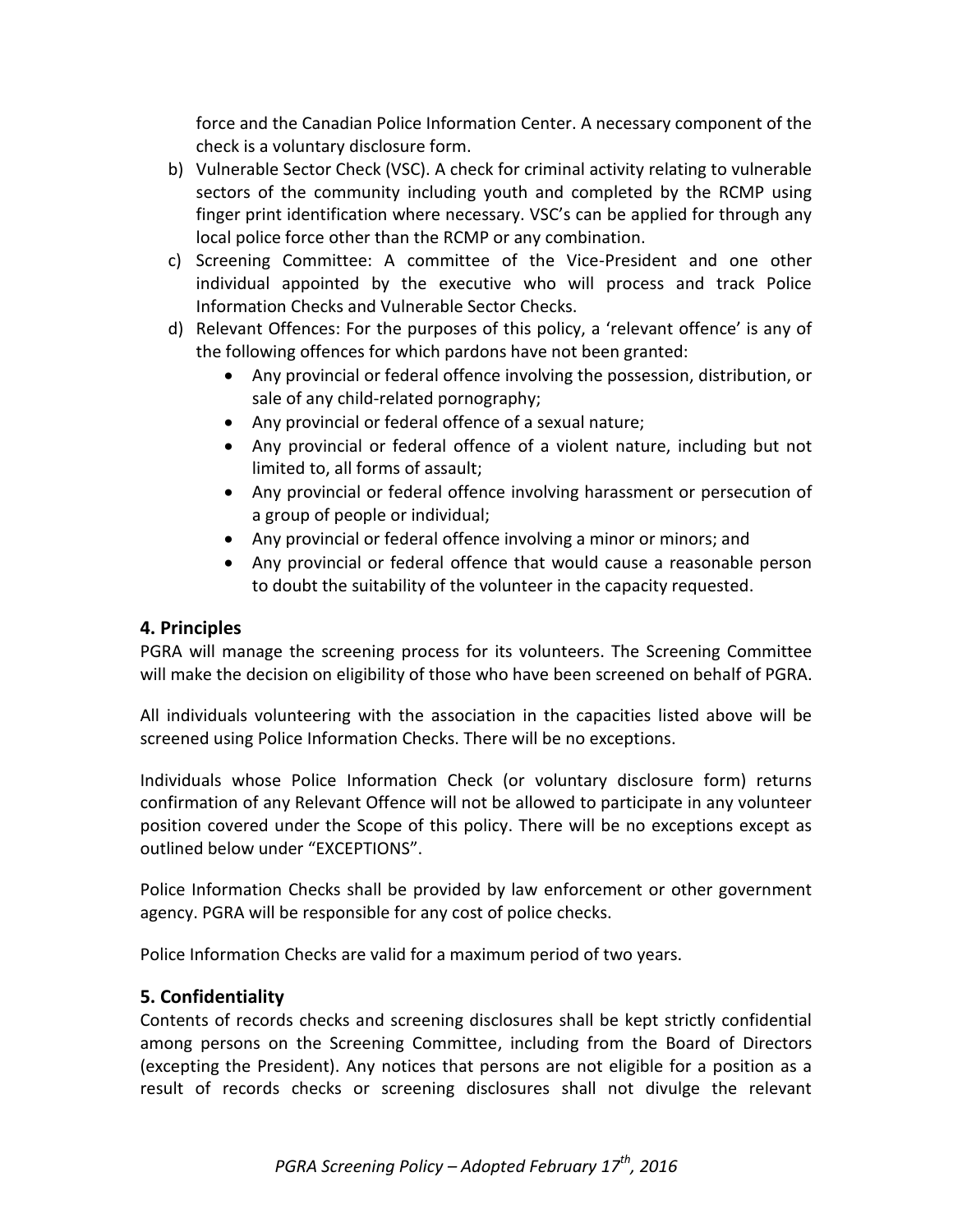violation/offence(s).

## **6. Process**

The Screening Committee will carry out its duties in accordance with the terms of this policy.

The Screening Committee will coordinate the distribution, receiving and reviewing of Police Information Checks for all volunteers and, based on the results, will determine the eligibility of individuals to fill positions within PGRA programs under this policy. In carrying out its duties the Screening Committee may consult with independent experts including the RCMP, lawyers, risk management consultants, volunteer screening specialists or any other person of knowledge.

If a volunteer subsequently receives a conviction for a relevant office they will report this circumstance immediately to the Screening Committee. Further, the Screening Committee may request that a volunteer submit a Police Information Check to the Screening Committee for review and consideration at any time (not just at the conclusion of a two year period), provided that such request is made in writing and provides a valid reason(s) for the request. If a person has been screened and approved by PGRA, PGRA will confirm such approval and not require a second screening while the first screening is valid without some valid form of just cause.

Nothing in this policy will prevent an individual from re-applying for a volunteer position with PGRA at some point in the future, and submitting a new Police Information Check (following pardon, positive conclusion of court case, or other legal procedure, for instance).

## **7. Timeline**

Volunteers must be screened and confirmed eligible by November 1st of each year. Volunteers who have not been successfully screened by November 1st will be automatically removed from their positions.

The Screening Committee will then notify the now ineligible volunteer, the PGRA President, the Coaching Director and other relevant Directors of each occurrence of automatic ineligibility by November  $5<sup>th</sup>$  of each year. This notification will clearly state that no Police Information Check has been submitted hence the volunteer is ineligible.

Volunteers who commit mid-way through the season to help with dressing room supervision, tournament supervision, on-ice clinics and events, and other activities requiring the supervision of children will have 14 days from the date of their commitment to submit a Police Information Check.

## **8. Exceptions**

An individual who has a conviction for a 'relevant offence' as defined in this policy may not be a volunteer with PGRA.